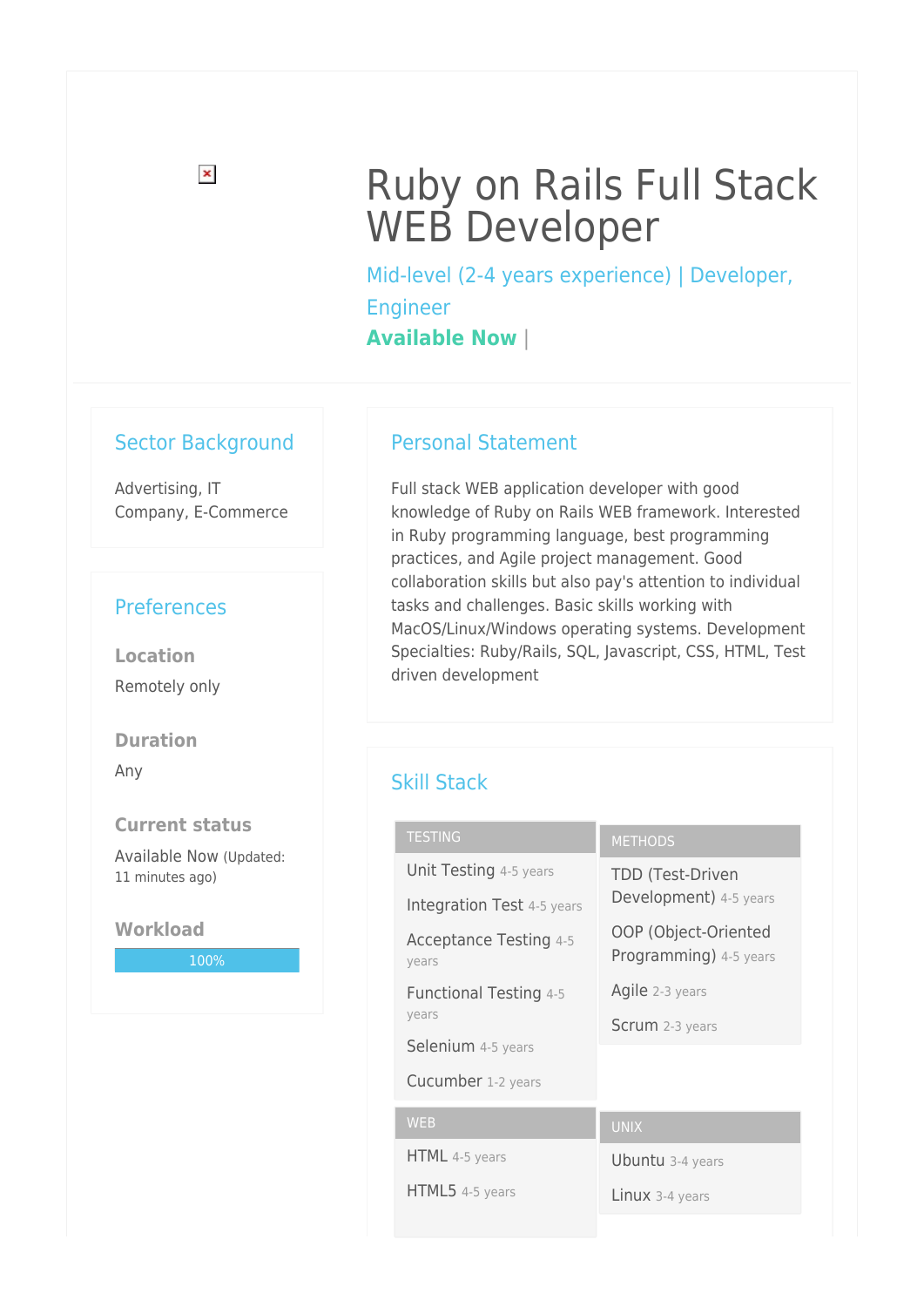| SASS 3-4 years                        |                        |
|---------------------------------------|------------------------|
| REST 3-4 years                        |                        |
| Ajax 3-4 years                        |                        |
| JSon 2-3 years                        |                        |
| CSS3 2-3 years                        |                        |
| Nginx 2-3 years                       |                        |
| XML 2-3 years                         |                        |
| Bootstrap 1-2 years                   |                        |
| <b>JAVASCRIPT</b>                     | <b>NET</b>             |
| JQuery 3-4 years                      | MVC 4-5 years          |
| Angular.JS 0-1 year                   | RESTful 2-3 years      |
| <b>IMPLEMENTATION</b>                 | <b>MORE</b>            |
| Database Design 2-3                   | Deployment 2-3 years   |
| years                                 | Mac OS X 2-3 years     |
| Requirements<br>Gathering 2-3 years   | SSL 1-2 years          |
| Data Modeling 2-3 years               | Windows 1-2 years      |
| <b>Business Analysis 2-3</b><br>years |                        |
| Data Migration 0-1 year               |                        |
| <b>ADMIN &amp; NETWORK</b>            | <b>TOOLS</b>           |
| Linux Servers 2-3 years               | Git 4-5 years          |
|                                       |                        |
|                                       | Eclipse 1-2 years      |
|                                       | Jenkins 1-2 years      |
|                                       | Jira 1-2 years         |
|                                       | Ansible 0-1 year       |
|                                       | Visual Studio 0-1 year |
|                                       | Chef $0-1$ year        |
|                                       | $UML$ 0-1 year         |
|                                       | NetBeans 0-1 year      |
| <b>TECHNOLOGY</b>                     | <b>MOBILE</b>          |
| ElasticSearch 1-2 years               | Android 0-1 year       |
| Solr 0-1 year                         |                        |